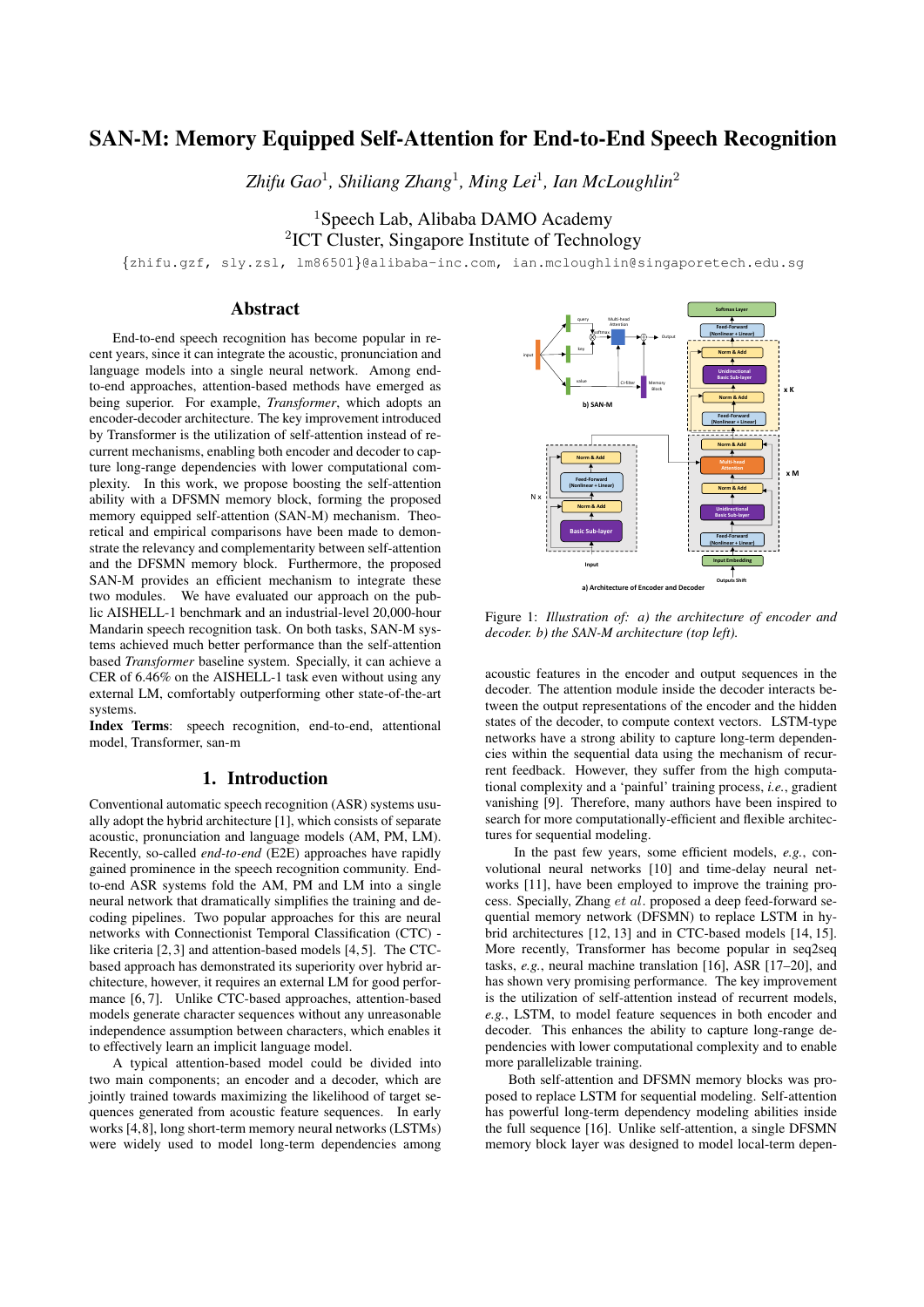

Figure 2: *Self-attention image maps from different encoder layers for a given sequence.*

dencies, with the long-term contexts captured by stacking multiple layers [12]. To some extent, the self-attention and DFSMN memory block seems complementary for each other. Thus, in this work, we aim to design a new structure that exploits the complementarity between self-attention and DFSMN memory blocks, under the framework of attention-based models. Firstly, we have made theoretical and empirical comparisons between self-attention and DFSMN memory blocks. Secondly, we have designed a new structure called memory equipped selfattention (SAN-M) to effectively combine the strength of both. You *et al.* proposed inserting self-attention layers into DFSMN for hybrid architectures [21]. In contrast, we propose incorporating these into E2E ASR models. Furthermore, the proposed SAN-M combines them both within a single basic sub-layer, in deep-fusion fashion.

We report extensive experiments on the public AISHELL-1 benchmark and an industrial-level 20,000-hour Mandarin speech recognition task. On both tasks, SAN-M based systems achieve much better performance than the self-attention based *Transformer* baseline system. Specially, achieving 6.46% CER on AISHELL-1 even without an external LM, which is the best performance on this task to date (shown later in Table.2).

# 2. The proposed methods

### 2.1. Overview

Transformer was first proposed for neural machine translation [16], where it obtained state-of-the-art results on many tasks. It was then introduced into speech processing tasks, e.g., ASR [17, 18] and text-to-speech [22].

As shown in Fig. 1 a), our network follows the overall architecture of Transformer [16], which consists of an encoder and a decoder. The former maps an input sequence  $X$  to a sequence of hidden representations  $Z$  and consists of  $N$  blocks of basic sub-layer and feed-forward sub-layer. The decoder, meanwhile, generates one element of output sequence Y at each time step, consuming representations Z. As an autoregressive decoder, it consumes the previously produced characters as additional inputs when producing the next character at each step [23]. It consists of three components. The first components is M blocks which each consist of a feed-forward sublayer, a unidirectional basic sub-layer and a multi-head attention sub-layer. Then  $K$  blocks which each comprise a feed-forward and a unidirectional basic sub-layer. The last component is a single feed-forward sub-layer to output characters.



Figure 3: *Visualization of the learned filters(averaged by filter order) of DFSMN memory blocks in different encoder layers.*

In this paper, we will firstly give a brief review of selfattention and DFSMN memory block. Then we will incorporate them into the (unidirectional) basic sub-layer respectively. Theoretical analysis and empirical result comparisons will determine the strength of this approach. Furthermore, we present the proposed new structure, memory equipped self-attention (SAN-M) as the (unidirectional) basic sub-layer to effectively combine the strength of self-attention and DFSMN.

#### 2.2. Multi-Head Attention

Multi-head attention was proposed to jointly attend information from different representation subspaces at different positions [16]. It could be formulated as:

$$
\text{MultiHead}(\mathbf{Q}, \mathbf{K}, \mathbf{V}) = [\text{head}_1, ..., \text{head}_h] \mathbf{W}^O \quad (1)
$$

head<sub>i</sub> = Attention( $\mathbf{Q}_i, \mathbf{K}_i, \mathbf{V}_i$ ) (2)

$$
(\mathbf{Q}_i, \mathbf{K}_i, \mathbf{V}_i) = (\mathbf{H}\mathbf{W}_i^Q, \mathbf{X}\mathbf{W}_i^K, \mathbf{X}\mathbf{W}_i^V) \tag{3}
$$

Where Q, K, V are queries, keys and values respectively. The projections are parameter matrices  $\mathbf{W}_i^Q \in \mathbb{R}^{d_{model} \times d_k}$ ,  $\mathbf{W}_i^K \; \in \; \mathbb{R}^{d_{model} \times d_k}, \; \mathbf{W}_i^V \; \; \in \; \mathbb{R}^{d_{model} \times d_v} \; \; \text{and} \; \mathbf{W}^O \; \; \in$  $\mathbb{R}^{h\bar{d}_{v} \times d_{model}}$ . *h* is the number of heads,  $d_{model}$  is the model dimension and  $d_k$  is the key dimension.  $\mathbf{X} \in \mathbb{R}^{T \times d_{model}}$  and  $\mathbf{H} \in \mathbb{R}^{T' \times d_{model}}$  are the inputs. For each head, "scaled dotproduct attention" [16] was adopted as the attention mechanism. Given that, the outputs are formulated as:

Attention(
$$
\mathbf{Q}_i, \mathbf{K}_i, \mathbf{V}_i
$$
) = softmax $\left\{ \frac{\mathbf{Q}_i \mathbf{K}_i^T}{\sqrt{d_k}} \right\} \mathbf{V}_i$  (4)

### 2.3. Memory Block

DFSMN [13] improved on the FSMN architecture by introducing skip connections and memory strides. It consists of three components: a linear projection, a memory unit and a weight connection from memory unit to the next hidden sub-layer. The key elements in DFSMN are the learnable FIR-like memory blocks, which are used to encode long-context information into a fixed-size representation. As a result, DFSMN is able to model long-term dependencies in sequential data without using recurrent feedback. The operation in the  $l$ -th memory block takes the following form:

$$
\mathbf{h}_t^{\ell} = \max(\mathbf{W}^{\ell} \mathbf{m}_t^{\ell-1} + \mathbf{b}_t^{\ell}, 0) \tag{5}
$$

$$
\mathbf{p}_t^{\ell} = \mathbf{V}_t^{\ell} \mathbf{h}_t^{\ell} + \mathbf{v}_t^{\ell} \tag{6}
$$

$$
\mathbf{m}_{t}^{\ell} = \mathbf{m}_{t}^{\ell-1} + \mathbf{p}_{t}^{\ell} + \sum_{i=0}^{N_{1}^{\ell}} \mathbf{a}_{i}^{\ell} \odot \mathbf{p}_{t-s_{1}+i}^{\ell} + \sum_{j=1}^{N_{2}^{\ell}} \mathbf{c}_{j}^{\ell} \odot \mathbf{p}_{t+s_{2}+j}^{\ell} (7)
$$

$$
\mathbf{M}^{\ell} = [\mathbf{m}_1^{\ell}, \mathbf{m}_2^{\ell}, ..., \mathbf{m}_T^{\ell}] \tag{8}
$$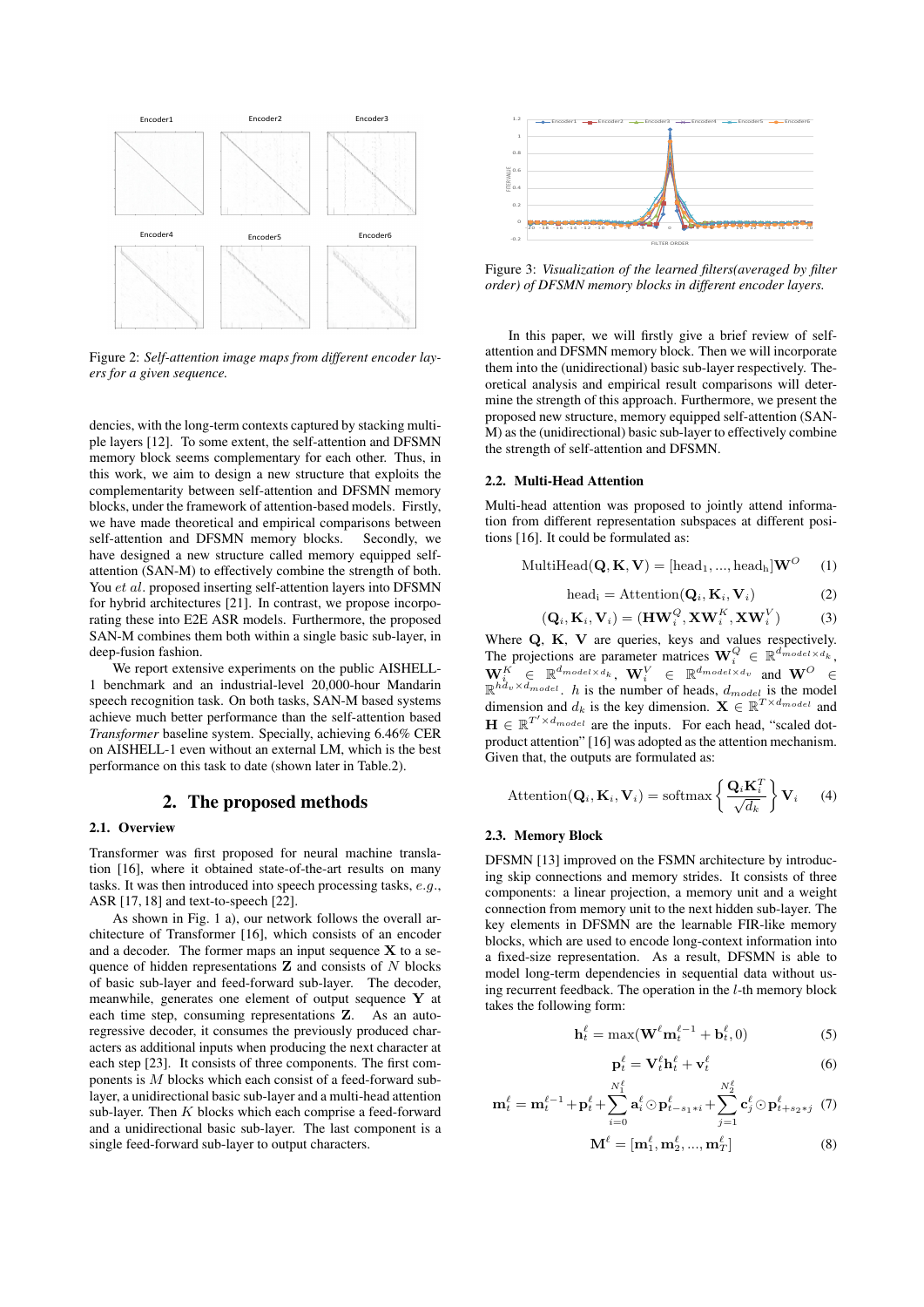

Figure 4: *Image maps from three decoder layers to illustrate self-attention from a given sequence.*



Figure 5: *Visualization of the learned filters(averaged by filter order) in DFSMN memory blocks from different decoder layers(mirrored).*

Here,  $\mathbf{M}^{\ell}$  is the memory block.  $\mathbf{h}^{\ell}_t$  and  $\mathbf{p}^{\ell}_t$  denote the outputs of the ReLU layer and linear projection layer respectively.  $\mathbf{m}_t^{\ell}$ denotes the output of the  $\ell$ -th memory block.  $N_1^{\ell}$  and  $N_2^{\ell}$  denote the look-back and lookahead order of the  $\ell$ -th memory block, respectively, while  $s_1$  and  $s_2$  are their respective stride factors.

## 2.4. Comparing Self-Attention and Memory Blocks

In this section, we will make an in-depth comparison between self-attention and DFSMN memory blocks. Self-attention is an attention mechanism where the queries, keys and values are from the same sequence in Eq. (4). Then the attention vector  $c_t$ is calculated as:

$$
\mathbf{c}_t = \sum_{j=0}^T \alpha_{t,j} \mathbf{h}_j = \sum_{i=0}^t \alpha_{t,i} \mathbf{h}_i + \sum_{j=t+1}^T \alpha_{t,j} \mathbf{h}_j
$$
(9)

Where  $\alpha_t = (\alpha_{t,1}, ..., \alpha_{t,T})$  are the weights of self-attention from a sequence at time  $t$ . In terms of formulation, Eq. (9) is similar to the scalar FSMN memory block proposed in [12]. If we take multi-head attention into consideration, Eq. (1) is similar to the vectorized FSMN memory block defined in Eq. (8). To summarise, the outputs of both DFSMN memory block and self-attention are computed by weighting and then summing the feature vectors. The important difference is how to derive the weights.

As for self-attention, weights are calculated dynamically depending on the features themselves, which could be viewed as context-dependent (CD) coefficients. This could learn time dependencies inside the full sequence. However, it may not be efficient since it must compute every time pair in the full sequence. The computational complexity is thus  $O(n^2 \cdot d)^{-1}$ .

In terms of DFSMN memory block, weights are contextindependent (CI) coefficients, and we could view this as learning the statistical average distribution of the whole dataset. As defined in Eq. (7), the range of context dependencies is controlled by  $N_1^{\ell}$  and  $N_2^{\ell}$ , which means it is more computationally efficient and flexible. The computational complexity is

Table 1: *Performance comparison of three basic sub-layer types on AISHELL-1.*

| Encoder      | Decoder      | Parameter(M) | $CER(\%)$ |             |
|--------------|--------------|--------------|-----------|-------------|
|              |              |              | Dev       | <b>Test</b> |
| <b>SAN</b>   | <b>SAN</b>   | 46           | 6.58      | 7.33        |
| <b>DFSMN</b> | <b>DFSMN</b> | 37           | 5.92      | 6.81        |
| SAN-M        | <b>DFSMN</b> | 43           | 5.74      | 6.46        |

Table 2: *State-of-the-art comparison on AISHELL-1.*

| Model                    | E2E | LM | $CER(\%)$ |      |
|--------------------------|-----|----|-----------|------|
|                          |     |    | Dev       | Test |
| TDNN-LFMMI [24]          | N   | v  | 6.44      | 7.62 |
| SA-T [19]                |     | N  | 8.30      | 9.30 |
| LAS [25]                 |     | Y  |           | 8.71 |
| Joint CTC/attention [26] | v   | Y  | 6.00      | 6.70 |
| Proposed SAN-M           |     | N  | 5.74      | 6.46 |

 $\mathbf{O}((N_1^{\ell} + N_2^{\ell}) \cdot n \cdot d)$ . Though the receptive field of a single layer is small, it can still model long-range dependencies by stacking multiple layers.

We plot the CD-coefficients of self-attention in different encoder layers for a given sequence in Fig. 2. A strong diagonal component is evident, which grows more diffuse and wider as we progress through deeper layers. This reveals that learned features are mainly locally dependent, even though selfattention is able to model long-term dependencies over the full sequence. In Fig. 3, showing the CI-coefficients of DFSMN memory for the same encoder blocks, we see a shape resembling a tower whose width increases as we progress through deeper layers. For comparison, we also plot the self-attention matrix weights and DFSMN memory block vectors for the same decoder layers in Figs. 4 and 5. These show that self-attention has learned much longer-range dependencies than the DFSMN memory block. Our investigations have found that in practice, self attention for acoustic features in the encoder is often dominated by short-term dependencies. Consequently, it may therefore not be effectively capturing longer-term dependencies.

From the discussion above, we can briefly summarise: (a) Self-attention has the ability to learn long-range dependencies inside the full sequence, yet the learned features are not necessarily always long-term dependent, particularly in the encoder. (b) DFSMN memory blocks tend to learn local dependencies. Meanwhile they are more computationally efficient, and flexible, than self-attention. (c) While self-attention learns longterm context dependencies focusing on single features, DFSMN memory blocks learn local-term dependencies from the statistical average distribution over the whole dataset, meaning that they may well be more robust in practice.

#### 2.5. Memory Equipped Self-Attention

From Section 2.4, we found that self-attention tends to learn CD-coefficients within a single feature whereas DFSMN memory blocks tend to learn CI-coefficients from the statistical average distribution of whole dataset. We think that the two structures might therefore be complementary to each other. Following that insight, we designed memory equipped self-attention (SAN-M) to combine the strengths of both approaches. As shown in Fig. 1 b), a DFSMN filter has been added on the values inside the Multi-Head Attention to output memory

 $\frac{1}{n}$  and d are the length and dimension of a sequence respectively.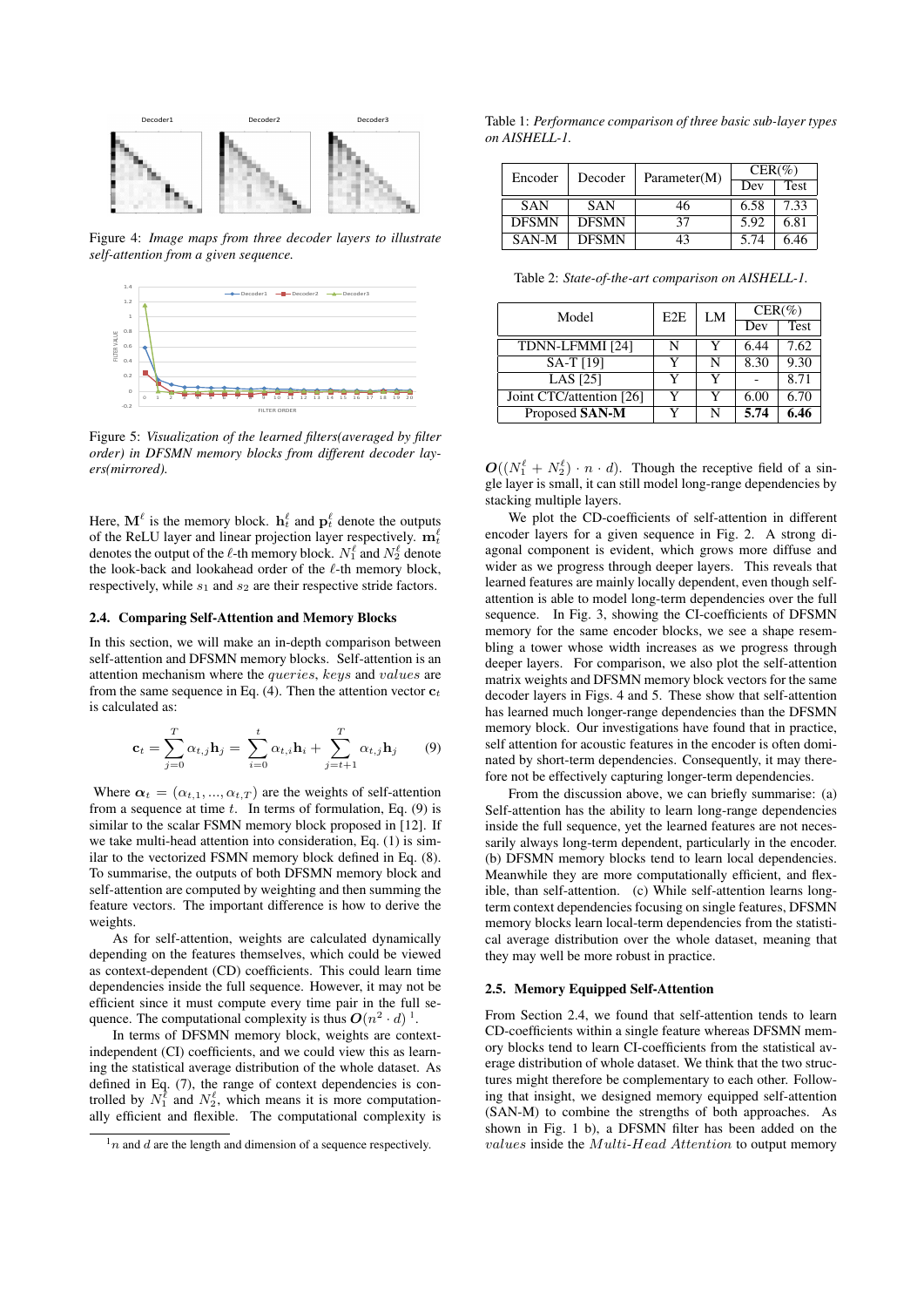| Models                  | CTC1         | CTC <sub>2</sub>         | EXP1       | EXP <sub>2</sub> | EXP3         | EXP4         | EXP <sub>5</sub> |
|-------------------------|--------------|--------------------------|------------|------------------|--------------|--------------|------------------|
| Encoder                 | <b>DFSMN</b> | <b>DFSMN</b>             | <b>SAN</b> | <b>DFSMN</b>     | SAN-M        | SAN-M        | SAN-M            |
| Decoder                 |              |                          | <b>SAN</b> | <b>DFSMN</b>     | <b>DFSMN</b> | <b>DFSMN</b> | <b>DFSMN</b>     |
| $d_{basic}$ - $d_{ffn}$ |              |                          | 512-2048   | 512-2048         | 512-2048     | 256-1024     | 320-1280         |
| N                       |              |                          | 10         | 10               | 10           | 40           | 40               |
| М                       |              | $\overline{\phantom{a}}$ | 6          | 6                | 6            | 6            | <sub>0</sub>     |
| K                       |              | $\overline{\phantom{a}}$ | 0          |                  | $\theta$     | 6            |                  |
| Parameter (M)           | 25           | 45                       | 59         | 47               | 55           | 42           | 63               |
| Common Set (CER%)       | 11.6         | 9.9                      | 9.8        | 10.2             | 9.4          | 9.0          | 8.3              |
| Far-field Set (CER%)    | 20.3         | 17.7                     | 15.0       | 16.7             | 14.3         | 13.7         | 12.5             |

Table 3: *Comparison of models on the 20000-hour Mandarin speech recognition task.*

block. The memory content is then added to the output of the Multi-Head Attention, which could be formulated as:

$$
\mathbf{Y} = \text{MultiHead}(\mathbf{Q}, \mathbf{K}, \mathbf{V}) + \mathbf{M}(\mathbf{V}) \tag{10}
$$

Where Y denotes the output of SAN-M. Unidirectional SAN-M means that both self-attention and DFSMN memory blocks themselves are unidirectional.

# 3. Experiments

## 3.1. Experimental Setup

We conduct extensive experiments to evaluate the performance of self-attention, DFSMN memory block and the combined SAN-M on Mandarin speech recognition tasks. We report results on the 170-hour AISHELL-1 released in [24] and an industrial-level 20000-hour-task described in [15], collected from multiple domains including news, sport, tourism, game, literature, education etc. It is divided into a training set and a development set in the ratio of 95% to 5%. A far-field set consisting of about 15 hours data, and a common set consisting of about 30 hours data, are used to evaluate the performance. Acoustic features are 80-dimensional energy-based log-mel filter-banks (FBK), computed on a window of 25ms with 10ms shift. A low frame rate (LFR) is made by stacking consecutive frames into a size 7 context window (3+1+3) and then down-sampling the input frame rate to 60ms. Acoustic modeling units are Chinese characters, which are 4233 and 9000 for AISHELL-1 and the 20,000-hour tasks respectively. For the E2E system, all models are trained to output characters directly, without using any external LM.

All E2E experiments are conducted with the Open-NMT [27] toolkit. We adopt the LazyAdamOptimizer with  $\beta_1 = 0.9, \beta_2 = 0.998,$  and a *noam\_decay\_v2* learning rate strategy with  $d = 512$ ,  $warmup_n = 8000$ , and  $k = 1$  [16]. Label smoothing and dropout regularization of 0.1 are included to prevent over-fitting.

### 3.2. AISHELL-1 Task

We first evaluate the performance on AISHELL-1. For all system, we set  $N = 6, M = 3, K = 0$ . The basic sub-layer output dimension, denoted  $d_{basic}$ , and feed-forward sub-layer  $d_{ffn}$ , are set to 512 and 2048 respectively. SpecAugment [28] is employed to augment the dataset.

From Table 1, we see that incorporating SAN-M in a basic sub-layer obtains the best performance, compared to selfattention and DFSMN memory block. Specially, SAN-M achieves 11.8% relative improvement over self-attention. From the results, it is clear that incorporating DFSMN memory blocks can boost the performance of self-attention.

We also compared the proposed SAN-M with other the popular systems in Table 2. The "LM" column denote whether an external LM is added when decoding. TDNN-LFMMI is a popular baseline reported by the dataset releaser [24]. SA-T was proposed to replace the RNN with self-attention in RNN-T to obtain a performance improvements [19]. LAS extended the attention-based model with an LM when decoding [25]. Shigeki et al. [26] proposed jointly training CTC and attentionbased models to achieve state-of-the-art performance. Yet the proposed SAN-m system obtained slightly better performance even without using an external LM (and being more elegant).

#### 3.3. 20,000-hour Tasks

We extend our experiments to evaluate on the 20,000-hour dataset. The configuration of different systems and their results are shown in Table 3. For the CTC-based systems [15], we trained two DFSMN-CTC-sMBR systems with 10 and 20 DFSMN-layers, denoted CTC1 and CTC2 respectively.  $d_{basic}$ and  $d_{ffn}$  are the same as described in Section 3.2.

Let us first compare EXP1 and EXP2. The Common Set mainly contains near-field short duration records, and the DF-SMN memory block shows comparable performance with selfattention on this task.  $Far-field$ , which mainly contains longduration records, highlights the superiority of self-attention at long-distance modeling.

Now comparing EXP 1 and EXP 3, we see performance improves in the system with fewer parameters, in accord with Section 3.2. This confirms that self-attention and DFSMN memory blocks are complementary, and SAN-M is able to effectively combine their strengths. When we further explore configurations, we find that 'thinner' and 'deeper' structures achieve more performance improvements, as shown in EXP 4 and 5. Compared to the EXP1 baseline, EXP5 obtains 15.3% and 17% relative improvements on Common Set and Far-field tasks respectively, yet only increases the model size by less than 7%.

### 4. Conclusions

In this work, we proposed memory equipped self-attention (SAN-M) to combine the strength of self-attention and DFSMN memory blocks for end-to-end speech recognition. Our theoretical analysis and empirical comparisons concur in demonstrating the complementarity of the techniques. This is confirmed by extensive experiments on two Mandarin ASR tasks. On the AISHELL-1 task, SAN-M obtains a 11.8% relative improvement and matches other state-of-the-art systems yet does not require an external LM. Meanwhile on a 20,000-hours Mandarin ASR task, SAN-M outperforms the self-attention based Transformer baseline by over 10%.